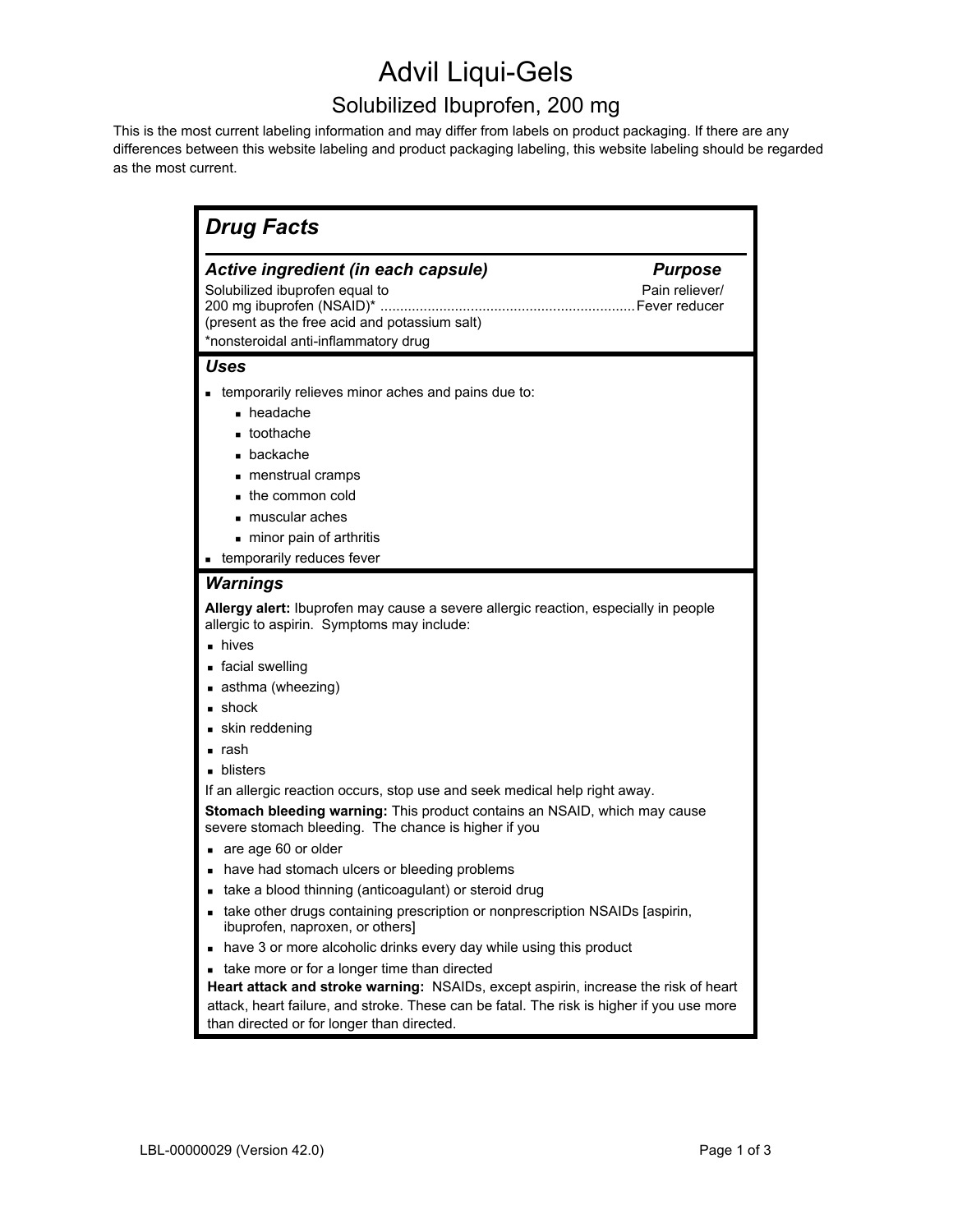# Advil Liqui-Gels

### Solubilized Ibuprofen, 200 mg

This is the most current labeling information and may differ from labels on product packaging. If there are any differences between this website labeling and product packaging labeling, this website labeling should be regarded as the most current.

#### **Do not use**

- **if you have ever had an allergic reaction to any other pain reliever/fever reducer**
- **right before or after heart surgery**

#### **Ask a doctor before use if**

- stomach bleeding warning applies to you
- **vou have problems or serious side effects from taking pain relievers or fever reducers**
- you have a history of stomach problems, such as heartburn
- you have high blood pressure, heart disease, liver cirrhosis, kidney disease, asthma, or had a stroke
- vou are taking a diuretic

#### **Ask a doctor or pharmacist before use if you are**

- under a doctor's care for any serious condition
- **taking aspirin for heart attack or stroke, because ibuprofen may decrease this benefit** of aspirin

taking any other drug

#### **When using this product**

**take with food or milk if stomach upset occurs** 

#### **Stop use and ask a doctor if**

- you experience any of the following signs of stomach bleeding:
	- **feel faint**
	- **vomit blood**
	- have bloody or black stools
	- have stomach pain that does not get better
- you have symptoms of heart problems or stroke:
	- **chest pain**
	- trouble breathing
	- **EXECUTE:** weakness in one part or side of body
	- **slurred speech**
	- leg swelling
- **pain gets worse or lasts more than 10 days**
- **fever gets worse or lasts more than 3 days**
- redness or swelling is present in the painful area
- any new symptoms appear